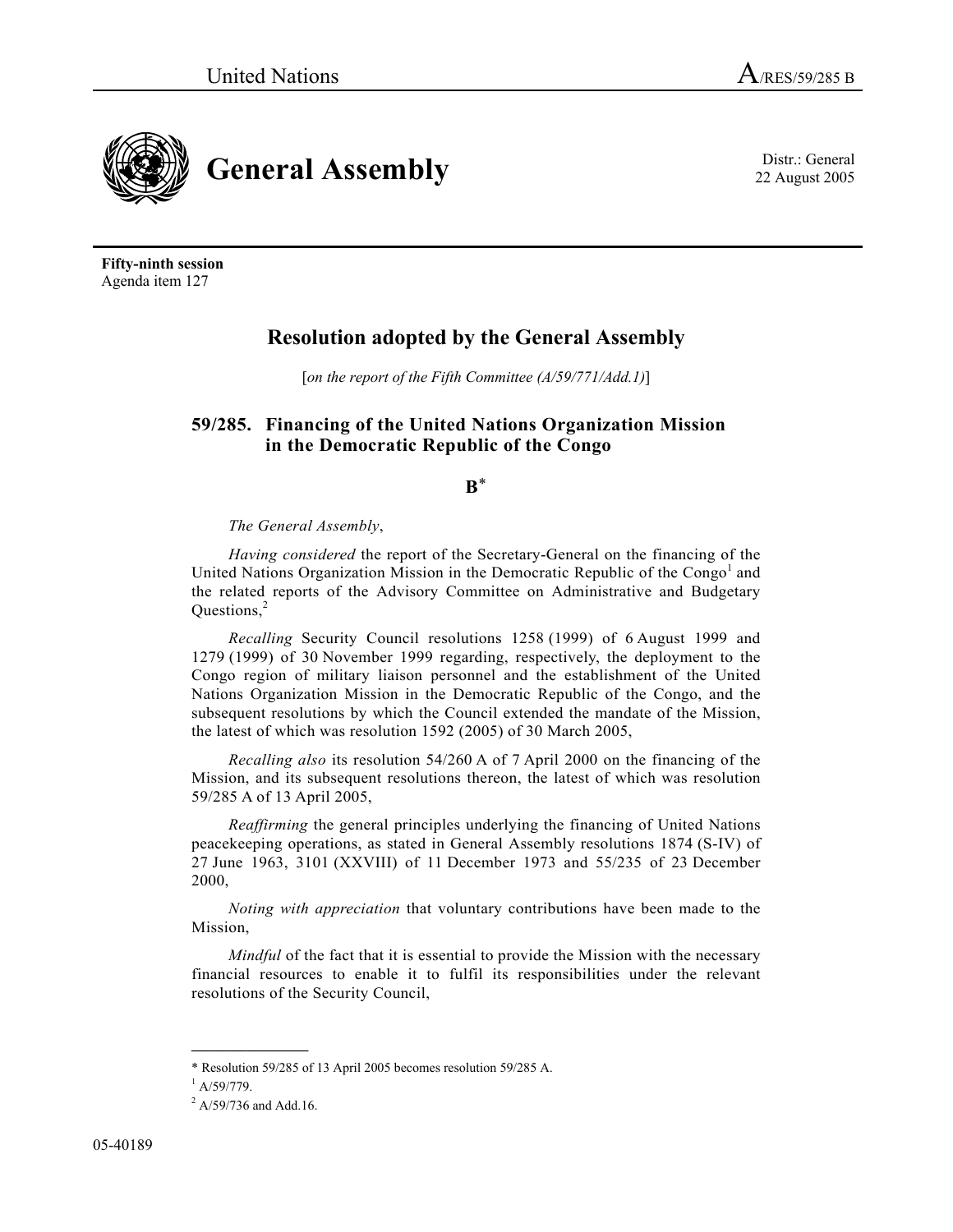1. *Requests* the Secretary-General to entrust the Head of Mission with the task of formulating future budget proposals in full accordance with the provisions of General Assembly resolution 59/296 of 22 June 2005, as well as other relevant resolutions;

 2. *Takes note* of the status of contributions to the United Nations Organization Mission in the Democratic Republic of the Congo as at 15 April 2005, including the contributions outstanding in the amount of 52.7 million United States dollars, representing some 2 per cent of the total assessed contributions, notes with concern that only fifty-two Member States have paid their assessed contributions in full, and urges all other Member States, in particular those in arrears, to ensure payment of their outstanding assessed contributions;

 3. *Expresses its appreciation* to those Member States which have paid their assessed contributions in full, and urges all other Member States to make every possible effort to ensure payment of their assessed contributions to the Mission in full;

 4. *Expresses concern* at the financial situation with regard to peacekeeping activities, in particular as regards the reimbursements to troop contributors that bear additional burdens owing to overdue payments by Member States of their assessments;

 5. *Also expresses concern* at the delay experienced by the Secretary-General in deploying and providing adequate resources to some recent peacekeeping missions, in particular those in Africa;

 6. *Emphasizes* that all future and existing peacekeeping missions shall be given equal and non-discriminatory treatment in respect of financial and administrative arrangements;

 7. *Also emphasizes* that all peacekeeping missions shall be provided with adequate resources for the effective and efficient discharge of their respective mandates;

 8. *Reiterates its request* to the Secretary-General to make the fullest possible use of facilities and equipment at the United Nations Logistics Base at Brindisi, Italy, in order to minimize the costs of procurement for the Mission;

 9. *Endorses* the conclusions and recommendations contained in the report of the Advisory Committee on Administrative and Budgetary Questions, 3 and requests the Secretary-General to ensure their full implementation;

 10. *Requests* the Secretary-General to ensure the full implementation of the relevant provisions of its resolution 59/296;

 11. *Emphasizes* that the Special Representative of the Secretary-General should be responsible for the implementation of the policies of the Organization regarding personnel conduct, and requests the Secretary-General to ensure that the Special Representative remains fully engaged in all such matters;

 12. *Requests* the Secretary-General to take all necessary action to ensure that the Mission is administered with a maximum of efficiency and economy;

**\_\_\_\_\_\_\_\_\_\_\_\_\_\_\_** 

<sup>&</sup>lt;sup>3</sup> A/59/736/Add.16.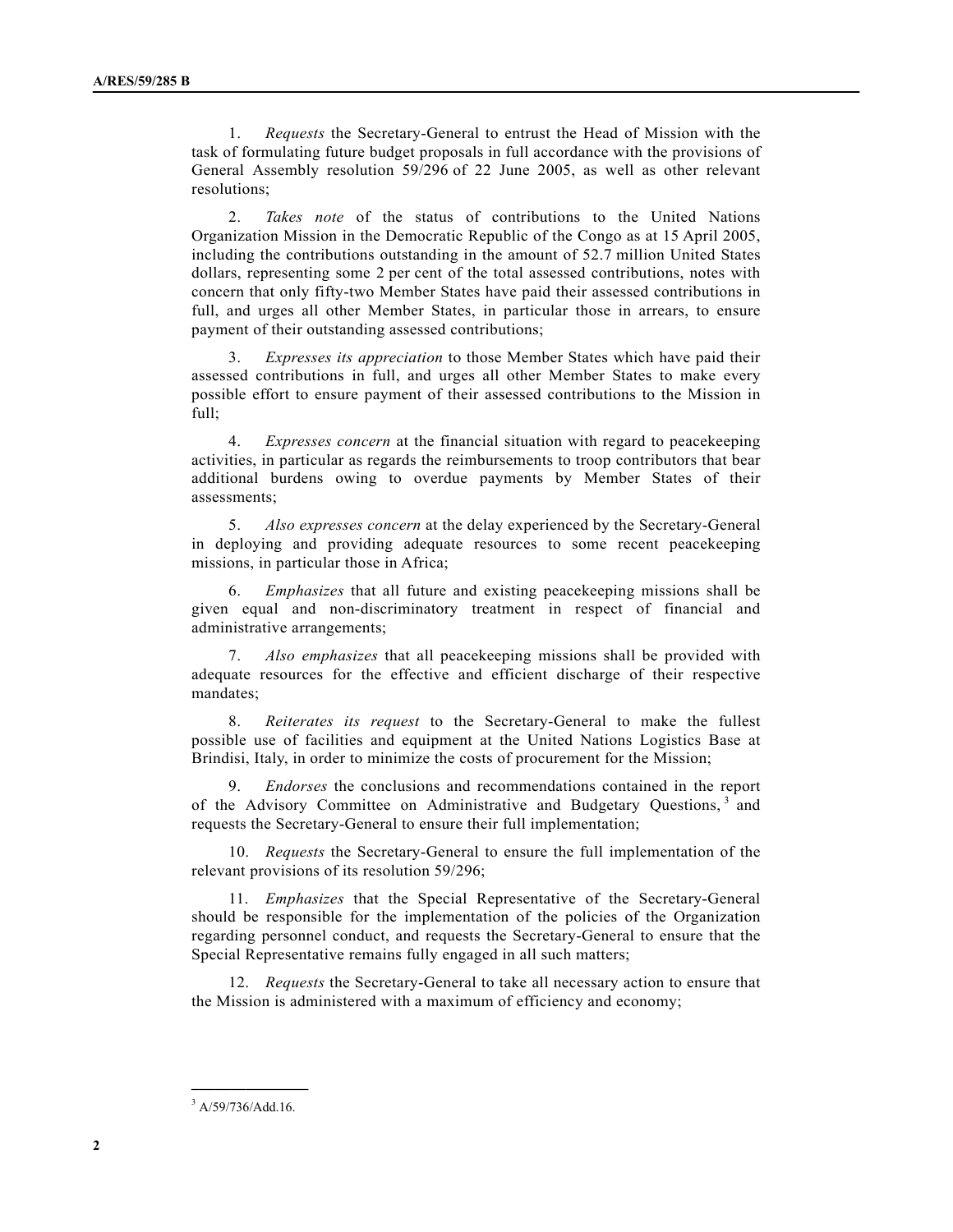13. *Also requests* the Secretary-General, in order to reduce the cost of employing General Service staff, to continue efforts to recruit local staff for the Mission against General Service posts, commensurate with the requirements of the Mission;

#### **Budget estimates for the period from 1 July to 31 October 2005**

 14. *Authorizes* the Secretary-General to enter into commitments in an amount not exceeding 383,187,800 dollars for the maintenance of the Mission for the period from 1 July to 31 October 2005;

#### **Financing of the commitment authority**

 15. *Decides* to apportion among Member States the amount of 265,322,580 dollars for the period from 1 July to 1 October 2005, in accordance with the levels updated in General Assembly resolution 58/256 of 23 December 2003, and taking into account the scale of assessments for 2005, as set out in its resolution 58/1 B of 23 December 2003;

 16. *Decides also* that, in accordance with the provisions of its resolution 973 (X) of 15 December 1955, there shall be set off against the apportionment among Member States, as provided for in paragraph 15 above, their respective share in the Tax Equalization Fund of 4,235,325 dollars, representing the estimated staff assessment income approved for the Mission for the period from 1 July to 1 October 2005;

 17. *Decides further* to apportion among Member States the amount of 84,677,420 dollars for the period from 2 to 31 October 2005, in accordance with the scheme set out in paragraph 15 above, subject to a decision of the Security Council to extend the mandate of the Mission;

 18. *Decides* that, in accordance with the provisions of its resolution 973 (X), there shall be set off against the apportionment among Member States, as provided for in paragraph 17 above, their respective share in the Tax Equalization Fund of 1,351,700 dollars, representing the estimated staff assessment income approved for the Mission for the period from 2 to 31 October 2005;

### **Estimates for the support account for peacekeeping operations and the United Nations Logistics Base for the period from 1 July 2005 to 30 June 2006**

 19. *Decides also* to appropriate to the Special Account for the United Nations Organization Mission in the Democratic Republic of the Congo the amount of 20,220,700 dollars for the period from 1 July 2005 to 30 June 2006, comprising 16,534,400 dollars for the support account for peacekeeping operations and 3,686,300 dollars for the United Nations Logistics Base;

#### **Financing of the appropriation**

 20. *Decides further* to apportion among Member States the amount of 20,220,700 dollars, in accordance with the levels updated in General Assembly resolution 58/256, and taking into account the scale of assessments for 2005 and 2006, as set out in its resolution 58/1 B;

 21. *Decides* that, in accordance with the provisions of its resolution 973 (X), there shall be set off against the apportionment among Member States, as provided for in paragraph 20 above, their respective share in the Tax Equalization Fund of 2,635,300 dollars, comprising the prorated share of 2,337,100 dollars of the